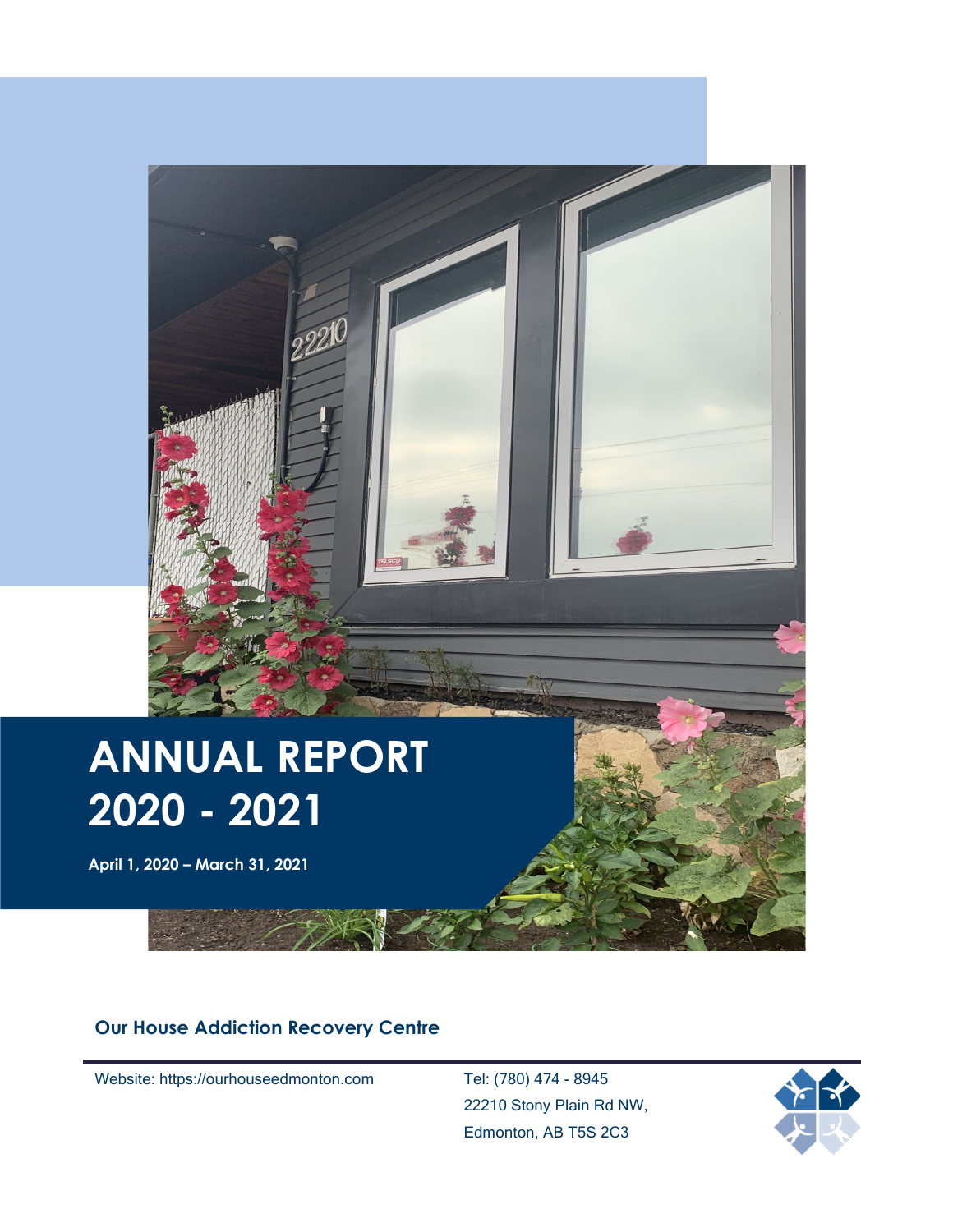### **TABLE OF CONTENTS**

| Vision and Mission <b>Contract Contract of the Contract Oriental Contract Contract Contract Oriental Contract Oriental Contract Oriental Contract Oriental Contract Oriental Contract Oriental Contract Oriental Contract Orient</b> |    | $\overline{4}$ |
|--------------------------------------------------------------------------------------------------------------------------------------------------------------------------------------------------------------------------------------|----|----------------|
|                                                                                                                                                                                                                                      |    |                |
| Message from the Board Chair <u>[1994]</u> Conservation of the Board Chair conservation of the Board Chair conservation of the Board Chair conservation of the Board Chair conservation of the Board Chair conservation of the Boar  |    |                |
|                                                                                                                                                                                                                                      |    |                |
| Testimonials experience and the contract of the contract of the contract of the contract of the contract of the contract of the contract of the contract of the contract of the contract of the contract of the contract of th       |    | 10             |
| FINANCIAL SUMMARY <b>And All Andrew Contract Contract Contract Contract Contract Contract Contract Contract Contract Contract Contract Contract Contract Contract Contract Contract Contract Contract Contract Contract Contract</b> |    |                |
| Statement of Operations <b>contains and the contact of Contact Contact Contact Contact Contact Contact Contact Contact Contact Contact Contact Contact Contact Contact Contact Contact Contact Contact Contact Contact Contact C</b> |    | 11             |
| ACKNOWLEDGEMENTS ACKNOWLEDGEMENTS                                                                                                                                                                                                    | 12 |                |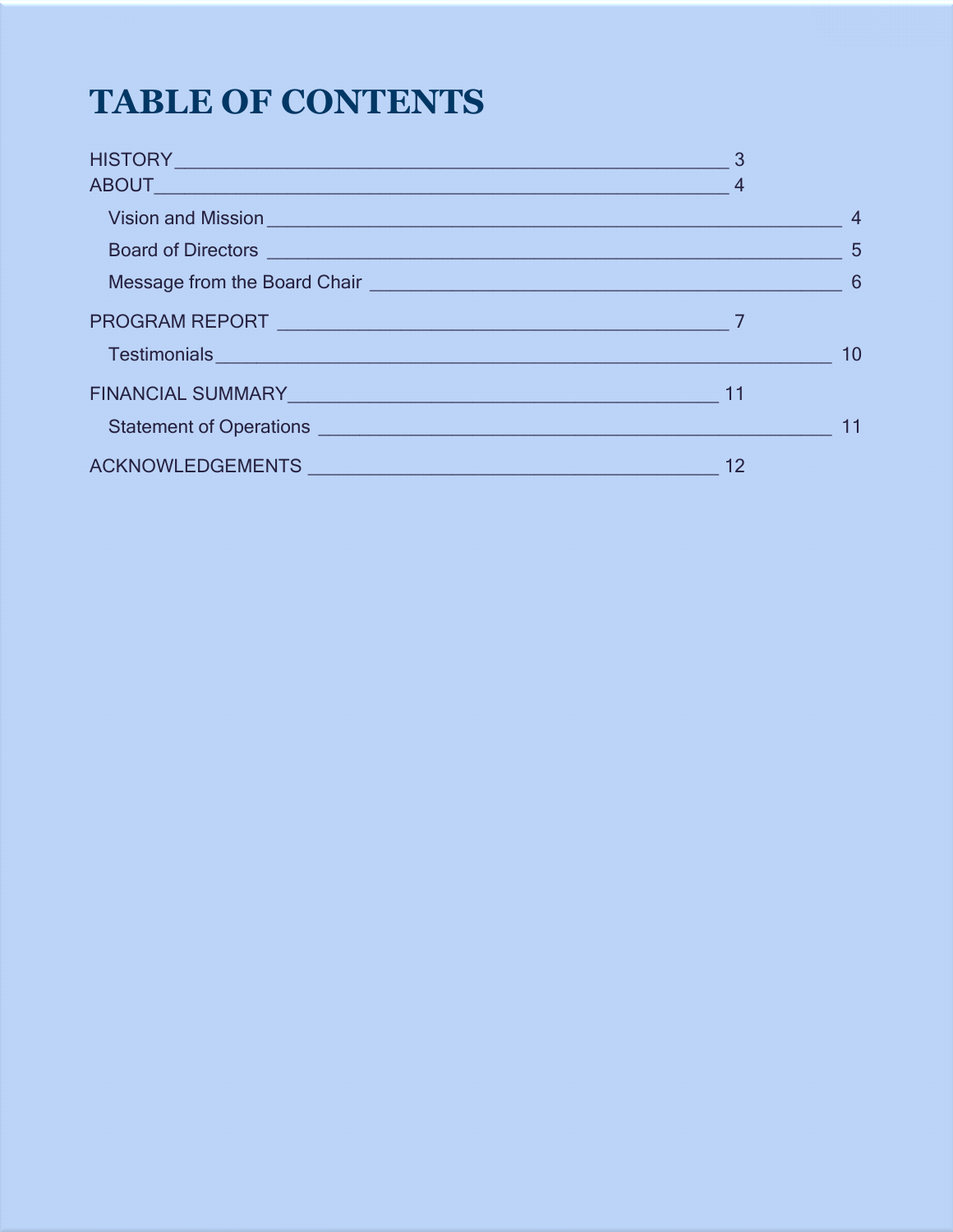### <span id="page-2-0"></span>**HISTORY**

Our House was founded by parishioners of St. Stephen the Martyr Anglican Church. At the time, the area around the church was surrounded by people in need, including many with substance use disorders who used the area as a safe place. The organization was originally founded as a halfway house, looking to give people a way to reshape their lives by providing drop-in services offered by a dedicated team of volunteers. Renovations allowed for short stays by young men and women who use drugs. Our House (Edmonton) Ltd. officially opened in May 1984 as a facility housing 14 residents – both men and women. Later it was changed to a 22-bed facility for men only. In 2008, an old motel was purchased to offer 60 beds for men recovering from addictions. The acquisition of the real estate property was made possible thanks to the generosity of the Edmonton Community Foundation.



*Staff Photo taken at the upcoming Our House site Boyle Street McCauley News, 1984*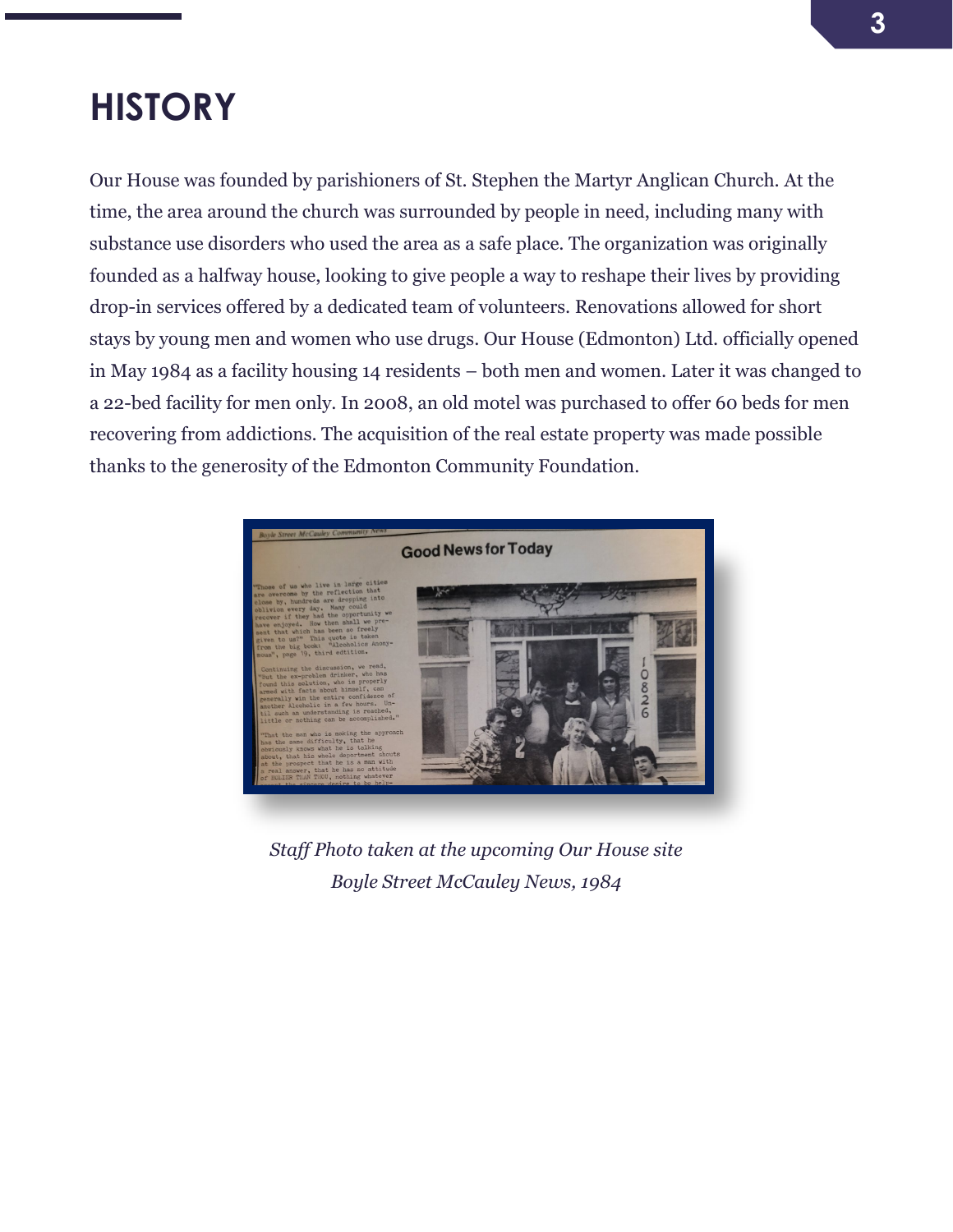### <span id="page-3-0"></span>**ABOUT**

#### <span id="page-3-1"></span>**Vision and Mission**

#### **VISION**

Our vision is a community where fewer people suffer from addictions.

#### **MISSION STATEMENT**

Our House is an Addiction Recovery Centre, whose sole purpose is to provide an environment where individuals with addictions can embark on a recovery process directed towards a meaningful, productive lifestyle.

We fulfill our mission through:

- 1. A residential program for men eighteen years and over;
- 2. Recovery-directed programs for men and women; and
- 3. Education initiatives in the community.

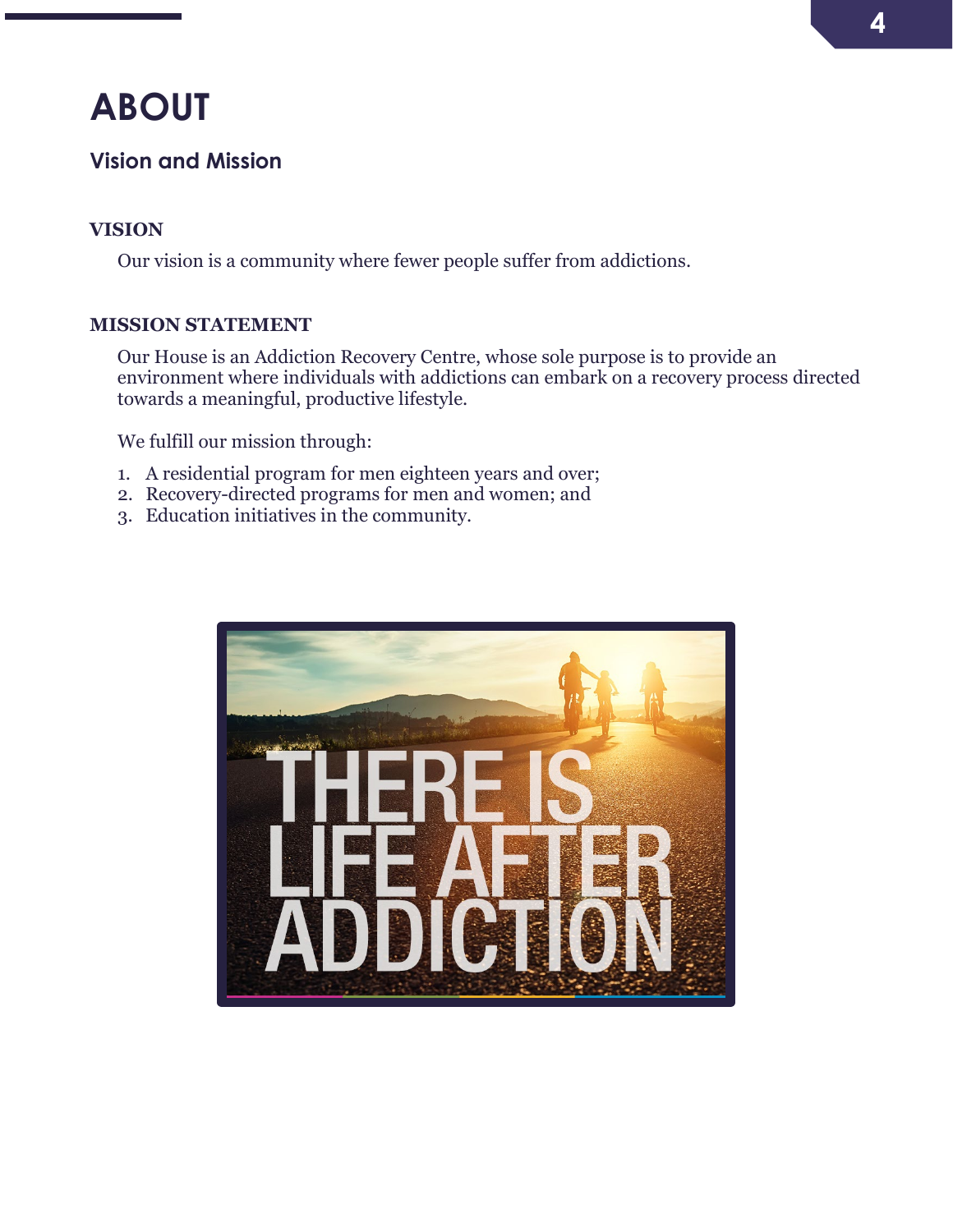#### <span id="page-4-0"></span>**Board of Directors**

| <b>President/Chairperson</b>           | <b>Vice Chair/Medical Director</b>         |
|----------------------------------------|--------------------------------------------|
| Kasia Zoledziowski                     | Dr. Daniel Ryan                            |
| Term: June 2014                        | Term: October 2014                         |
|                                        |                                            |
|                                        |                                            |
| <b>Treasurer</b>                       | <b>Secretary</b>                           |
| <b>Scott Phillips</b>                  | John Pfriem                                |
| Term: January 2018                     | Term: January 2018                         |
|                                        |                                            |
|                                        |                                            |
| <b>Past Chair</b>                      | <b>Member at Large</b>                     |
| Madeline Sarafinchan                   | <b>Charles Fay</b>                         |
| Term: April 2013                       | January 2018                               |
|                                        |                                            |
|                                        |                                            |
| <b>Member at Large</b>                 | <b>Member at Large</b>                     |
| Dr. Andrew Greenshaw                   | Lerena Greig                               |
| Term: January 2013                     | Term: October 2019                         |
|                                        |                                            |
|                                        |                                            |
| <b>Executive Director (ex officio)</b> | <b>Director of Operations (ex officio)</b> |
| Mark MacKenzie                         | <b>Tyler Marshall</b>                      |
| Term: June 2018 – October 2020         | Term: Dec 2020 - Mar 2021                  |
|                                        |                                            |
|                                        |                                            |
| <b>Program Director (ex officio)</b>   |                                            |
| Rebecca Bernard                        |                                            |
| Term: November 2020                    |                                            |
|                                        |                                            |
|                                        |                                            |
|                                        |                                            |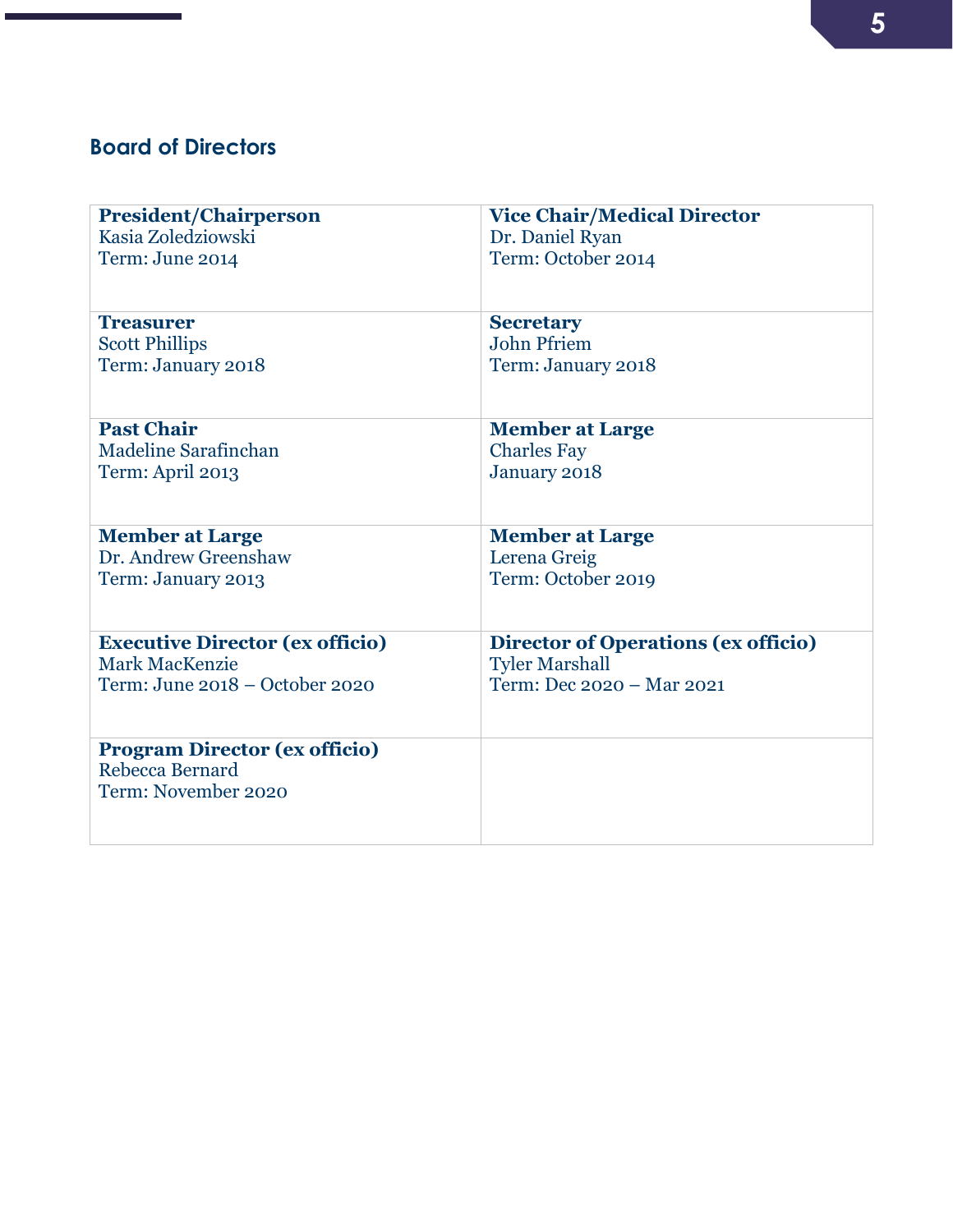#### <span id="page-5-0"></span>**Message from the Board Chair**

Our residents are men struggling with alcohol and drug addiction. The isolation requirements imposed temporarily in March distanced them from their loved ones. Overcoming addictions is extremely demanding and requires all the support one can get. At the present time, a virus smaller than a speck of dust has the power to impede this struggle. Our residents, determined to overcome addiction during these difficult times, deserve special recognition.

Throughout this period, our staff has been showing remarkable commitment to fulfill the mission of our organization and support the residents the best way possible. The additional challenges posed by the pandemic are forcing our staff to re-think how the care is provided and how it can be made more individual-centered. Some exciting new plans are in the works.

Just to be sure, the pandemic is also affecting our partners and stakeholders so instrumental in providing resources that enable our success. The economic contraction has had an adverse impact on all levels of government as well as private enterprises, putting additional pressures on Our House to do more with even less than before.

With all the negative impact the pandemic has had on our lives, some positive signs are emerging: we find ourselves caring more about each other, building more meaningful relationships, focusing on our own health and wellbeing, and finding new ways of doing business.

In closing, we would like to extend a special thank you to our outgoing Executive Director, Mark Mackenzie, and heartfelt welcome to our interim Director of Operations, Tyler Marshall.

Kasia Zoledziowski Chair, Board of Directors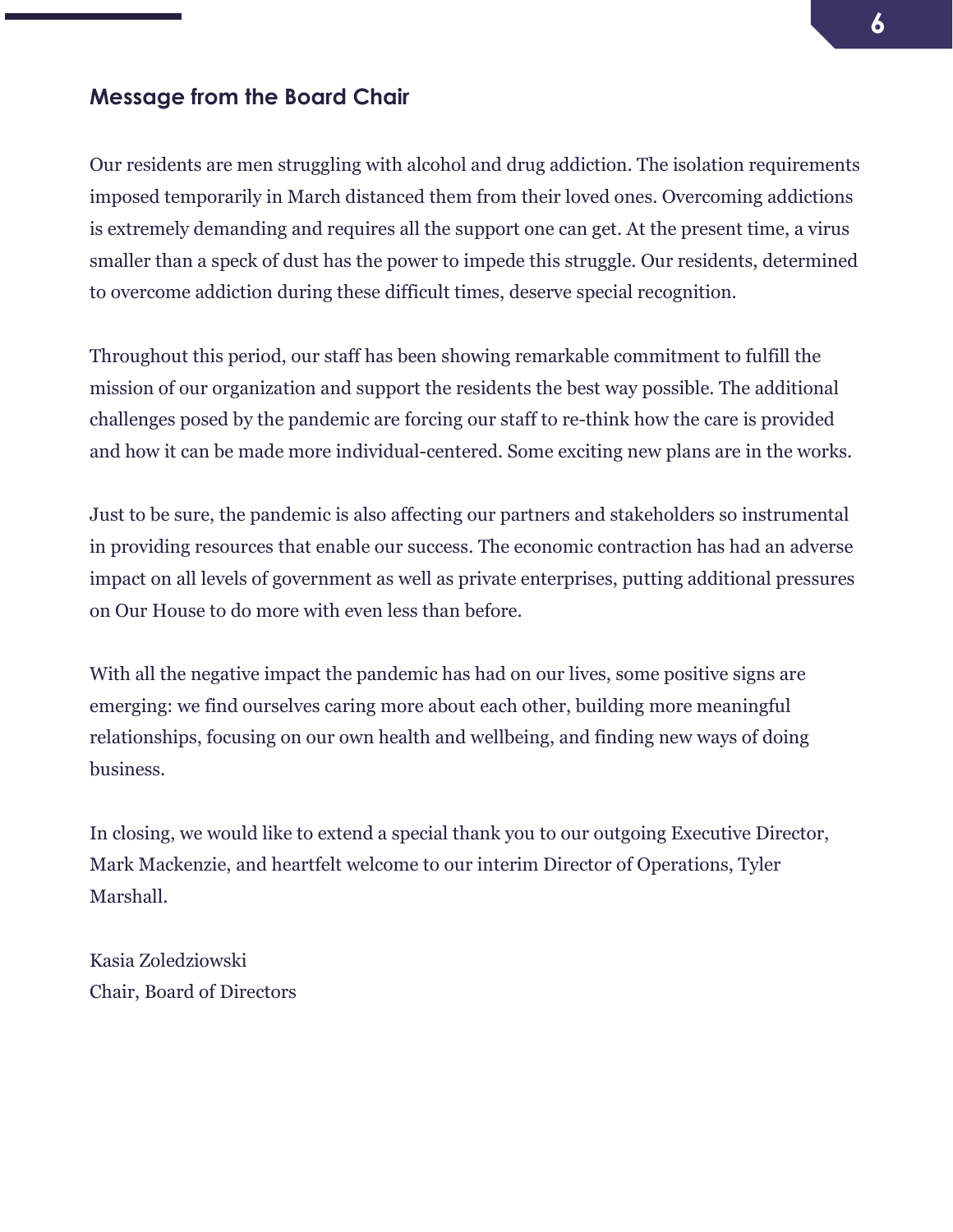### <span id="page-6-0"></span>**PROGRAM REPORT**

This year has been focused on keeping all the clients, staff and volunteers safe. As of the date of writing, the house has not had any COVID cases. This speaks to how vigilant the clients have been when out in the community. The men are working incredibly hard to maintain safety. They have been expected to enhance cleaning protocols around the facility, ensure that handwashing/sanitizing has become a priority and be continuously masked all while fully participating in the recovery program.

Some changes this year has brought is the introduction of counseling via video, and many programming and scheduling changes to ensure that social distancing can occur during groups. Since January staff have been put into cohorts and each cohort is in office for two weeks and then working from home for two weeks. As a result, the counselors are facilitating four hours of group each day. This has been challenging for all, however the resilience and adaptability shown by everyone in this therapeutic community has been amazing. The clients have been in "lockdown" for most of the year, only permitted in the community for essentials. The clients have not been permitted to take public transit or go on passes for much of the year. Many times, visits with loved ones have been outdoors and for short periods of time. It is often said that adversity can bring people together or tear them apart. This community has banded together and adapted to the frequent changes due to covid in a beautiful and graceful way. The support the men show each other is heartwarming.

Funding has been secured to initiate two new programs. A noticeable gap in the continuum of care occurs when clients have completed detox and are waiting for a treatment bed. The new Community Outreach Program will provide services to clients who have been in the house and clients waiting to get into the house. Along with Community Outreach, Peer Support will also fill a gap in service. The Peer Support Program will allow for current clients to be trained, as well as alumni who would like to continue to support the men in the house.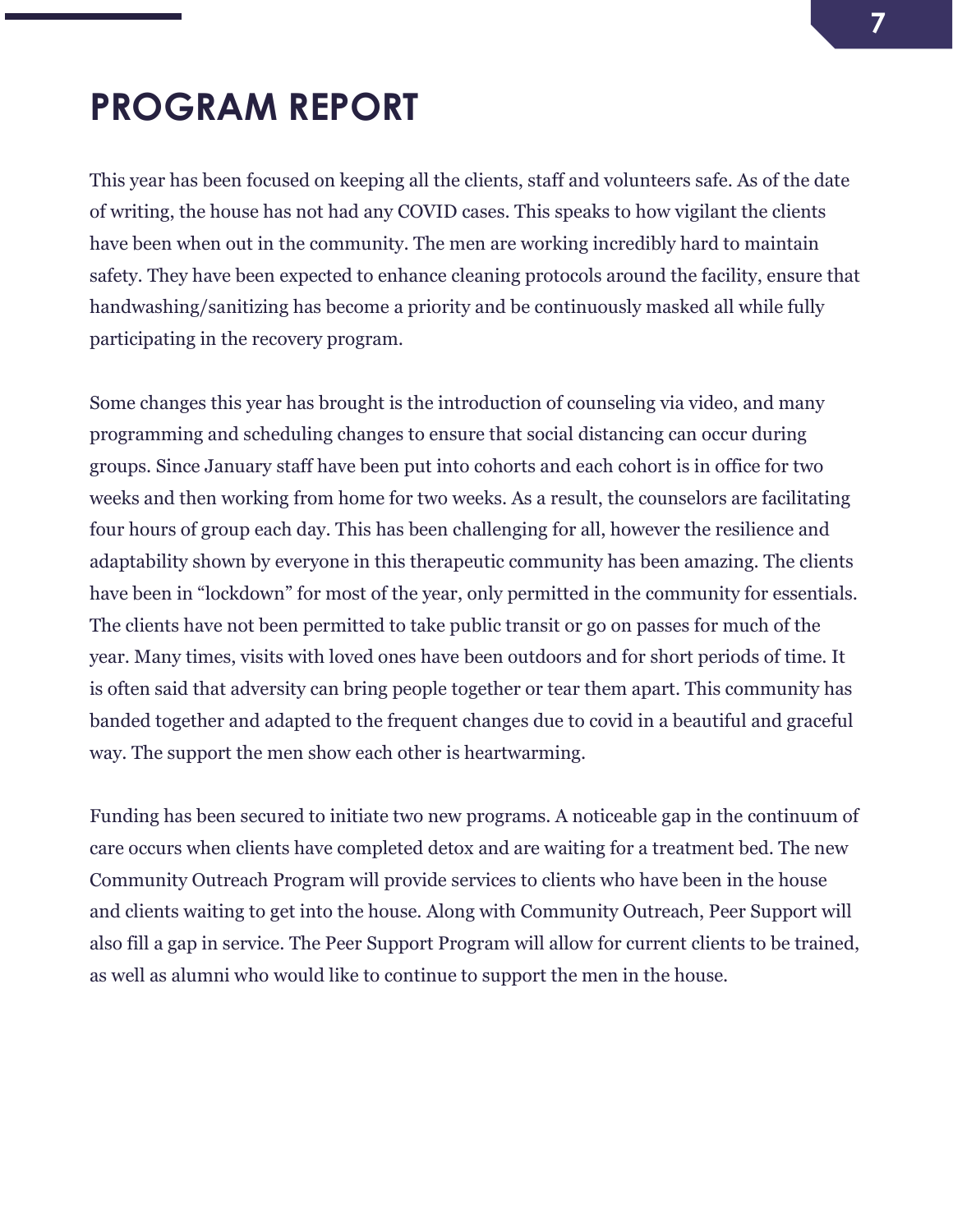Our House has also experienced some staff changes. In October our Executive Director left, and the leadership structure of the house was changed. In December Tyler Marshall was hired as our Director of Operations and Rebecca Bernard became the Program Director. This change has been a very positive one, and the insight and knowledge Tyler brings to the team is exemplary. The future for Our House is a bright one, hoping to continue program expansion, providing the best possible treatment to our clients, and fostering our therapeutic community to continue to be as successful as we are.

The impact of addiction varies greatly from client to client. Therefore, it becomes difficult to offer a concrete definition of "successful" recovery from addiction. Success is subjective and looks different for every client we encounter. Despite this caveat, our completion rate for this year was 20.30%. While this statistic captures the number of clients who graduated our program, it fails to capture the number of men who benefited tremendously from our program without graduating. This is especially true since many of our discharges occurred due to self-discharge (30.57%), not relapse (9.33%). Many of the men who come through our program continue to benefit from what they learn here and the help they receive, even if they transition out before graduation. Many of the men that transition out of our program before graduation or after graduation continue their counseling with either their previous counselor or with another counselor that is available to see them. This has proven successful with guiding the client to stay connected with recovery. This year has looked a little different because past clients are not allowed on site due to COVID-19, however the counselors have been doing virtual sessions. With the counselors working from home on two-week rotation due to COVID it has given the counselors opportunity to do outreach.

We have maintained 94.6% occupancy for this year. Our occupancy rate was below this year due to rooms being renovated. As well due to having to quarantine men when they come in, we were unable to put them with men that were already residents of Our House. Our waitlist stayed consistent with 60 men due to little discharges because of COVID. Majority of our referrals come from word of mouth and other treatment centres. Word of mouth is imperative to keeping our waitlist and our beds full.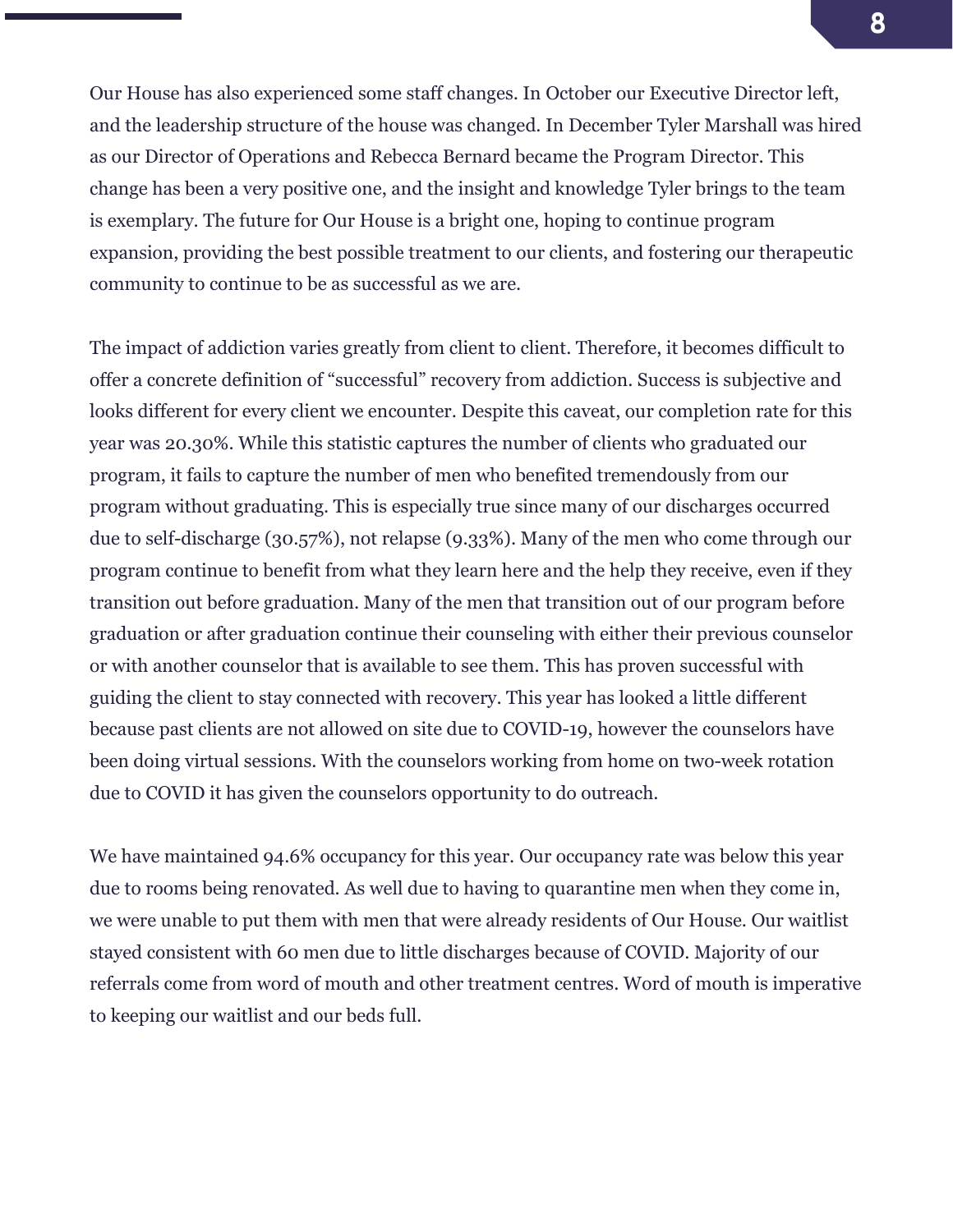By attending meetings and recovery focused events outside the house, our clients interact with men who share similar attitudes towards recovery. These men enter our program with the admirable willingness to surrender a year to building the necessary skills, and gaining the necessary habits, to ingrain new, sober ways of living into the foundation of how they navigate the world. Spreading the word about the benefits and availability of our program has been hindered since the COVID-19 outbreak. The outbreak has severely restricted the ability of our clients to come and go from the house. Many of the programs available to our clients that are imperative to a well-rounded recovery such as meetings, sweats, community events, and even access to the gym and recreation facilities has had severe impacts on our ability to fill beds. This year, many of our clients were between the ages of 25 and 54 and the two primary drugs of choice listed were alcohol and meth. Meth use has drastically increased in the Edmonton area and the effects that it has on individuals mental and physical health are often much more severe than for alcohol, or other hard drugs. This includes symptoms of psychosis and many confounding mental health issues such as schizophrenia and general deficits to cognitive functioning. Our team of counsellors work very patiently with these clients and do their best to ensure they feel safe and develop the tools they need to cope with their situations without turning to drugs.

Even though this has been an unprecedented year with the viral outbreak, we have managed to continue providing support to the men in our society who suffer from addiction. Men continue to reach out for treatment and continue to require our services and it is imperative to the health of our society and its constituents that we continue to be able to provide the holistic and long-term service that we do. As an intake manager, I work with the clients from the moment they enter our doors to the moment they leave, giving me the rewarding gift of seeing the beautiful and drastic changes that each of them encounters as they work our program here.

Rebecca Bernard Program Director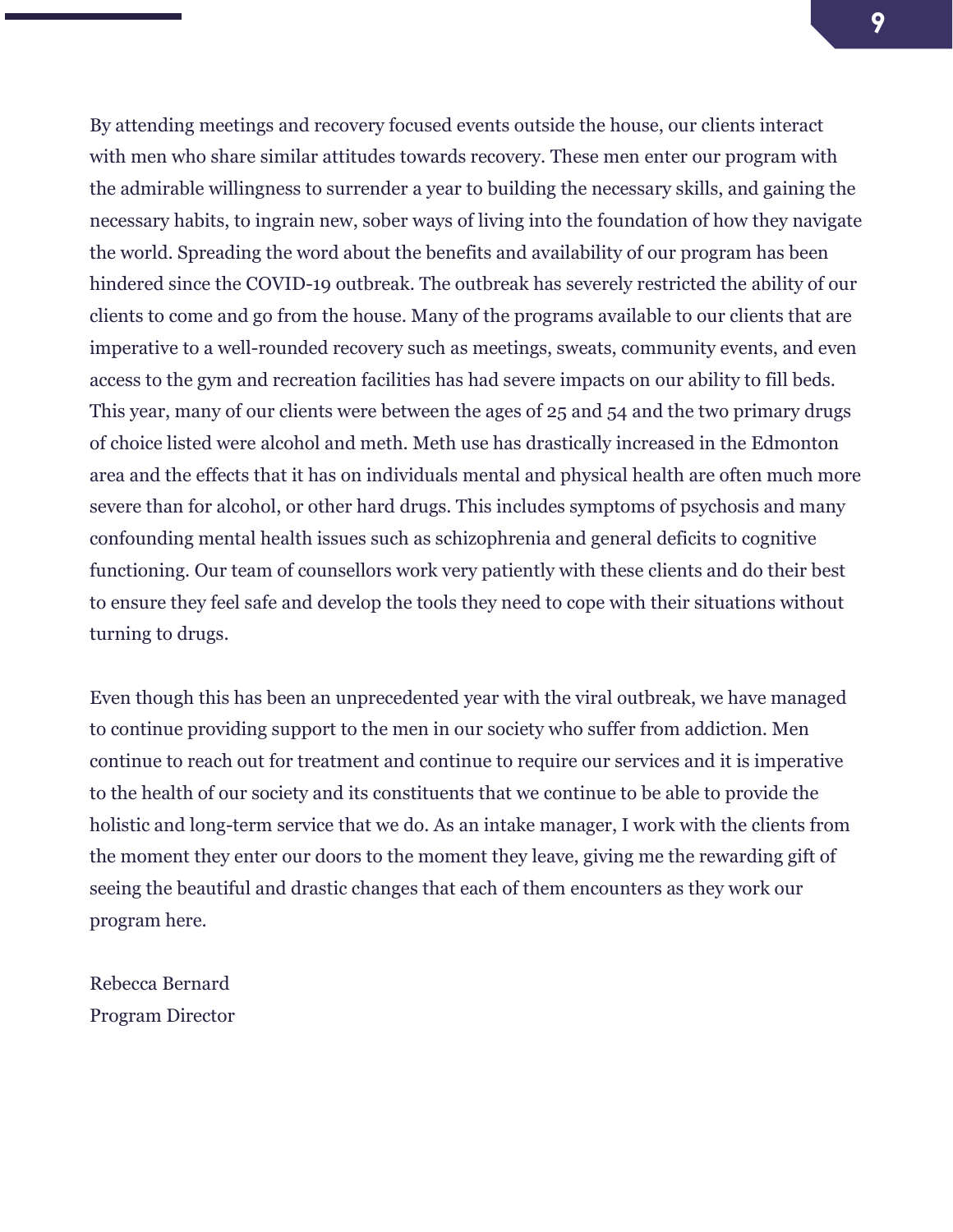#### **Testimonials**

#### <span id="page-9-0"></span> $\sim$  VICTOR  $\sim$

"Hello my name is Viktor and I am an addict. I have been battling addiction since I was 14 years old. I am now nearing my fourth birthday clean and sober at the age of 42.

Addiction almost took my life. I was fortunate enough to find my place in Our House Addiction Recovery Centre. I held on tightly as I navigated my way through that process for 18 months with the support of the wonderful staff.

My life, as a result, is full of promise. I have my family back, I have my business back. I also get to watch my kids grow up with a clear mind and heart.

Without recovery nothing is possible. With recovery, anything is possible. Keep up the good fight friends."

#### $\sim$  SHANE  $\sim$

"My name is Shane, and I am a grateful, recovering addict. I began my journey of recovery 17 years ago after I lost my mother to suicide. My mother's death was almost expected as she had been in and out of the mental hospital since I was 13 years old, but nevertheless it was a traumatizing event that sent me straight into a heavy downward spiral with an addiction to crack cocaine. After a hard bottom, I went to Henwood in 2002. I was relieved to have found a triedand-proven formula to live a clean and sober life through 12-step meetings. Once clean, I decided to better my life by finishing my high school, upgrading, then going to college at NAIT. I graduated with a diploma in Construction Engineering Technology. I met the most beautiful woman in the world, both inside and out, and she invited me to church. I gave my life over to Jesus and we were married soon after. We had two beautiful daughters, bought a house, and life was amazing. In February of 2014 we had a son who we named Elijah. Elijah was in and out of the Stollery and when he was two years old, we found out he had a very rare genetic disorder. I did not deal with my feelings around Elijah`s disorder; I tried to stay busy working and disassociated. I relapsed after 5 years clean and started using opiates like fentanyl. I ended up separating from my wife and children, selling our house, and living on the streets for 3 months. My old sponsor and friend has been clean for 19 years and he recommended Our House. I went to detox, they helped me fill out an application to Our House and before I knew it, I was accepted into Our House, where I still live. God Bless Our House.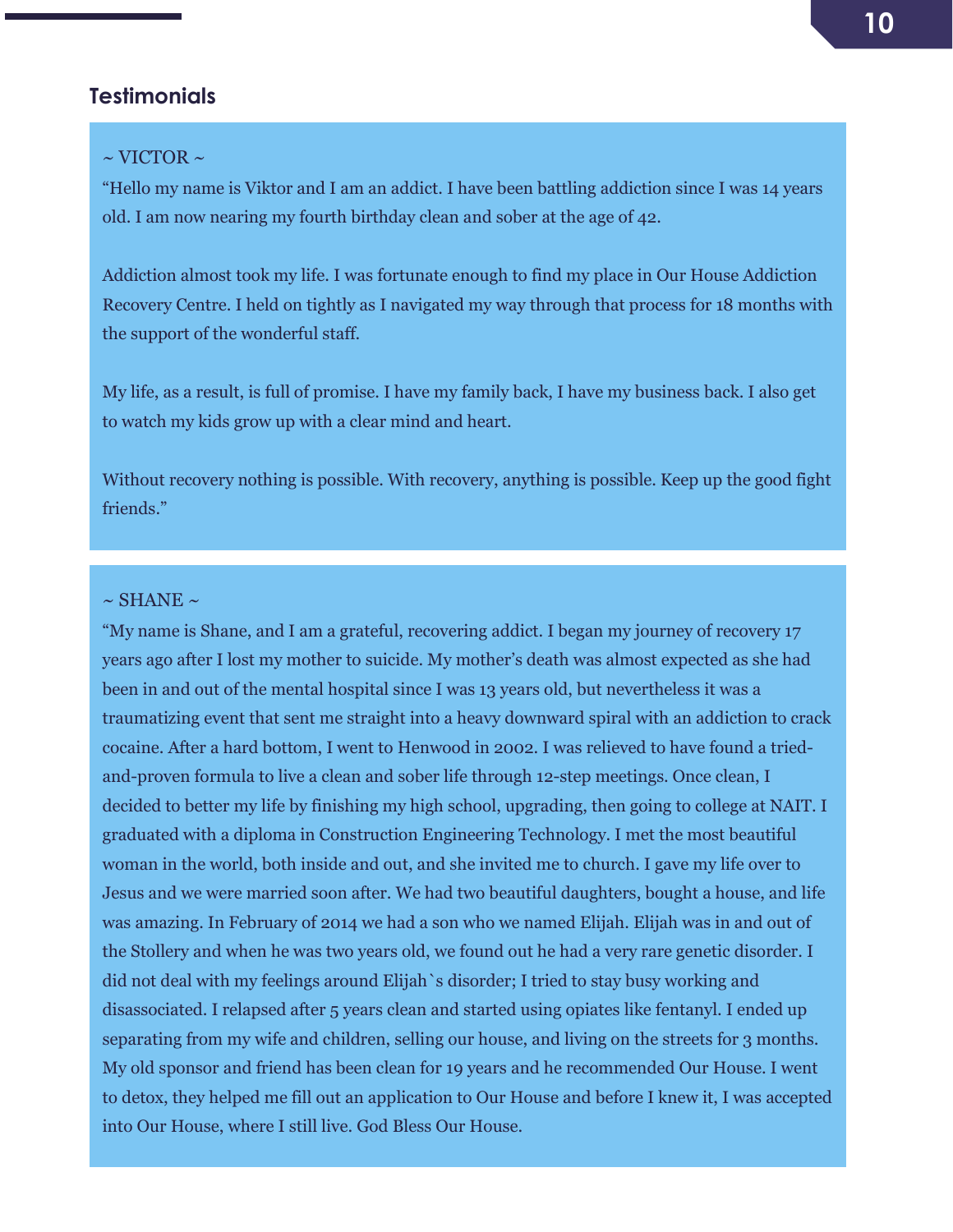## <span id="page-10-0"></span>**FINANCIAL SUMMARY**

### <span id="page-10-1"></span>**Statement of Operations**

| <b>REVENUE</b>                        | 2020             | 2019       |
|---------------------------------------|------------------|------------|
| <b>Donations</b>                      | \$<br>138,817 \$ | 76,776     |
| Gaming revenue (note 5)               | 76,740           | 26,704     |
| Grants                                | 257,633          | 300,722    |
| Room and board fees                   | 860,294          | 855,967    |
| <b>Other</b>                          | 1,705            | 4,325      |
|                                       | 1,335,189        | 1.264,494  |
| <b>EXPENSES</b>                       |                  |            |
| Amortization                          | 95,390           | 86,520     |
| Advertising                           | 885              | 2,894      |
| Automotive                            | 17,284           | 15,179     |
| Bank charges and interest             | 38,648           | 5,088      |
| <b>Equipment rental</b>               | 131              | 154,336    |
| Insurance                             | 22,019           | 24,788     |
| Office                                | 22,392           | 1 2,025    |
| <b>Professional fees</b>              | 25,910           | 52,340     |
| Programs and workshops                | 19 2,975         | 181,176    |
| Repairs and maintenance               | 50,609           | 72,907     |
| Salaries and benefits                 | 674,249          | 781,956    |
| Telephone and utilities               | 210,639          | 257,989    |
| <b>Travel</b>                         | 1,087            | 1,497      |
|                                       | 1,352,218        | 1,648,695  |
| <b>DEFICIENCY OF REVENUES OVER</b>    |                  |            |
|                                       |                  |            |
| <b>EXPENSES BEFORE OTHER ITEMS</b>    | (17, 029)        | (384, 201) |
| <b>OTHER ITEMS</b>                    |                  |            |
| Interest                              |                  | 32         |
| Dividend income                       | 4,857            | 4,672      |
| Unrealized gain (loss) on investments | (1, 115)         | 4,870      |
| Realized loss on sale of investments  | $\overline{0}$   | (1,589)    |
|                                       | 3,742            | 7,985      |

| <b>DEFICIENCY OF</b>          |          |            |
|-------------------------------|----------|------------|
| <b>REVENUES OVER EXPENSES</b> | (13.287) | (376, 216) |